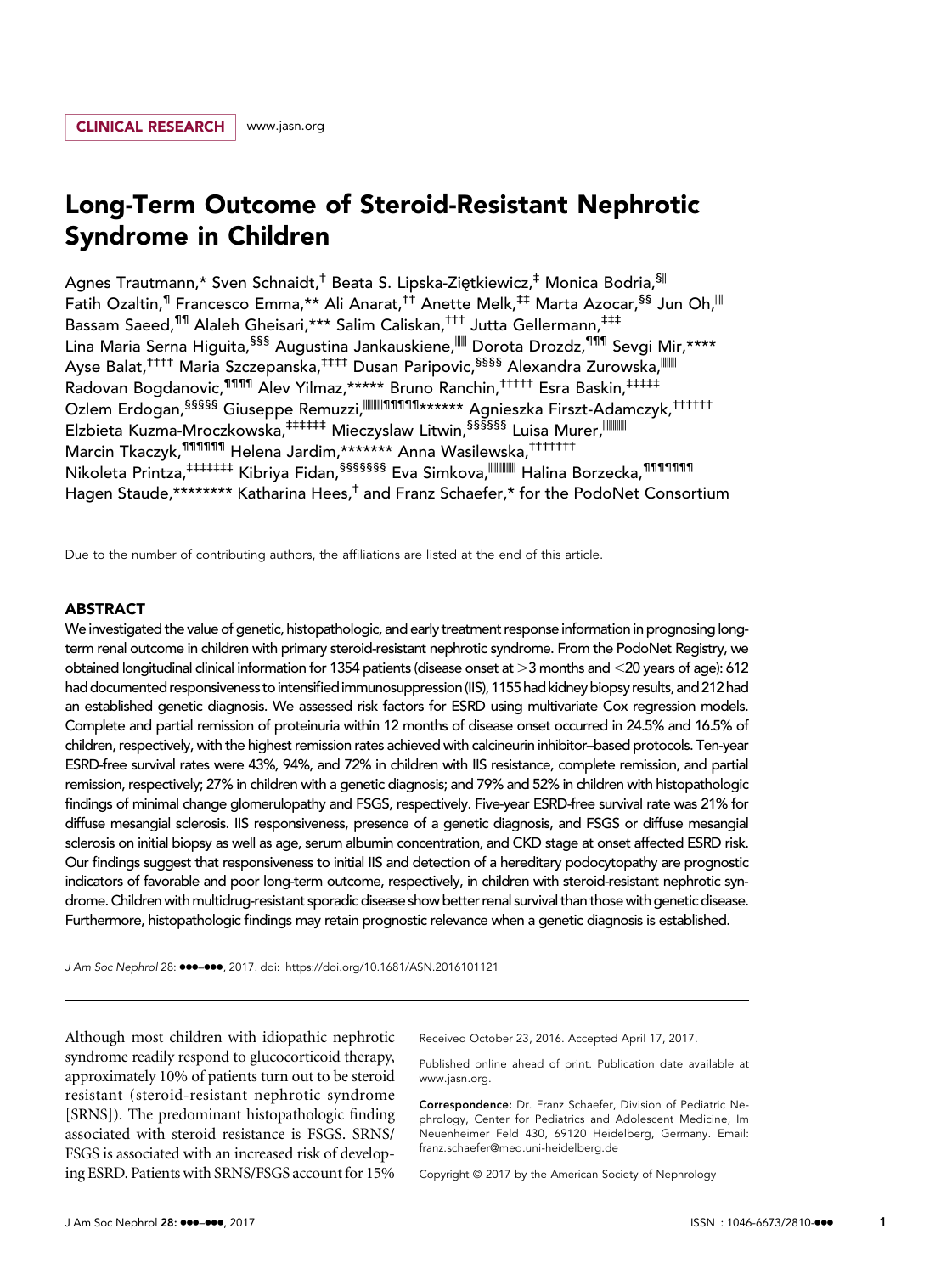of all children with CKD requiring RRT.1 However, disease courses are highly variable, indicating etiologic heterogeneity of the disorder. Although a considerable proportion of patients respond to intensified immunosuppression (IIS) protocols, others show multidrug resistance. IIS-responsive forms of SRNS may show better long-term outcomes than IIS-resistant forms.2 In addition, in recent years, abnormalities in a growing number of genes specifically expressed in podocytes have been identified as underlying causes of SRNS. Comprehensive genetic screening currently identifies hereditary podocytopathies in up to 30% of children with SRNS.3

Historically, the prognosis of SRNS was largely staged according to histopathologic findings, with limited predictability of medium- to long-term disease outcomes.<sup>4-9</sup> The recent insights should allow reclassification of SRNS taking into account information about genetic disease causes and IIS responsiveness. However, most SRNS cohorts assessing long-term outcomes on the basis of genetic information and IIS responsiveness were limited in size, follow-up time, and/or completeness of information. Important open questions concern the prognostic effect of partial versus complete proteinuria remission in response to IIS, the relative roles of IIS responsiveness, genetic disease, histopathologic findings and other potential risk modifying factors, such as age and disease severity at onset, and the frequency and relevance of the anecdotally reported responsiveness of genetic SRNS forms to IIS.

In the work presented here, we sought to address these open issues by interrogating the PodoNet Registry database. In this international patient registry comprehensive clinical, biochemical, treatment-related, genetic, and histopathologic information is collected from pediatric patients with primary steroid resistance with up to 15 years of follow-up.10 The average duration of follow-up from first disease manifestation was 3.6 years in this cohort.

# RESULTS

# Patient Characteristics

In total, 1354 patients with 10,409 clinical updates were included in the analysis (Figure 1). These included 713 patients with sporadic disease and negative genetic testing, 212 patients in whom a genetic cause was ascertained [\(Supple](http://jasn.asnjournals.org/lookup/suppl/doi:10.1681/ASN.2016101121/-/DCSupplemental)[mental Table 1\)](http://jasn.asnjournals.org/lookup/suppl/doi:10.1681/ASN.2016101121/-/DCSupplemental), 139 patients with familial disease without established genetic diagnosis, and 290 patients with sporadic disease occurrence in whom no testing was performed. Information on the type of and response to immunosuppressive therapies during the first year after disease onset was available in 612 children (Figure 1). Detailed patient characteristics of the overall cohort and each subgroup are given in Table 1.

# Efficacy of IIS Protocols

In total, 906 individual treatment periods were recorded in 612 patients during the first year from disease onset; 380 patients were treated with one immunosuppressive medication, 173 patients were treated with two different immunosuppressive medications, and 59 patients were treated with three or more different immunosuppressive medications. The treatment results are provided in Tables 1 and 2. Altogether, complete remission of proteinuria was observed with 18.5% of therapies and in 24.5% of patients. The highest rates of complete or partial remission were achieved with calcineurin inhibitor (CNI)–based protocols, whereas steroid pulses, cyclophosphamide (CPH), and mycophenolate mofetil (MMF) showed lacking efficacy in  $>80\%$  of patients.

Among the 502 patients with sporadic disease without a genetic diagnosis, 139 (27.3%) achieved complete remission, and another 87 (17.3%) achieved partial remission. Similar response rates were observed among 36 patients with familial disease but without established genetic diagnosis, with 11 (31%) patients achieving complete remission and six (17%) patients achieving partial remission. In the subgroup of patients with familial genetically unexplained disease, none of 17 children with IIS responsiveness but four of 19 IISunresponsive children progressed to ESRD. One of three kidney transplant recipients developed post-transplant proteinuria recurrence.

Among 74 children with a documented genetic diagnosis, transient complete remission was documented in two (2.7%) children, and partial remissionwas documented in eight (11%) children. The detailed genetic information is given in [Supple](http://jasn.asnjournals.org/lookup/suppl/doi:10.1681/ASN.2016101121/-/DCSupplemental)[mental Table 2.](http://jasn.asnjournals.org/lookup/suppl/doi:10.1681/ASN.2016101121/-/DCSupplemental) One patient with a WT1 mutation achieved complete remission on cyclosporin A (CsA) and methylprednisolone pulses for 2 weeks followed by mild subnephroticrange proteinuria. The partial remission status was maintained for  $>$ 11 years. At last follow-up, 12 years after disease onset, the patient was still in CKD stage 2. The other patient, compound heterozygous in NPHS2, also showed transient complete remission for 4–6 weeks before a relapse was documented. He progressed to ESRD within 4 years. Partial remission with reduction of proteinuria to the non-nephrotic range was observed in eight patients with genetic disease while receiving CsA and four patients receiving CsA combined with RAAS antagonists. Five of these eight patients were nephrotic, and four were in CKD stages 3–5 at last observation.

# Long-Term Renal Survival

According to Kaplan–Meier analysis, the proportion of patients with SRNS and preserved renal function was 74% (95% confidence interval [95% CI], 71% to 77%) at 5 years, 58% (95% CI, 53% to 61%) at 10 years, and 48% (95% CI, 43% to 53%) at 15 years.

Ten-year renal survival was 94% (95% CI, 87% to 97%) among patients who achieved complete remission in the first disease year, 72% (95% CI, 47% to 86%) in those who achieved partial remission, and 43% (95% CI, 35% to 51%) in the patients with multidrug resistance (log rank:  $P<0.001$ ). Fifteen-year survival was 94% (95% CI, 87% to 97%) in complete responders to initial IIS compared with 37% (95% CI,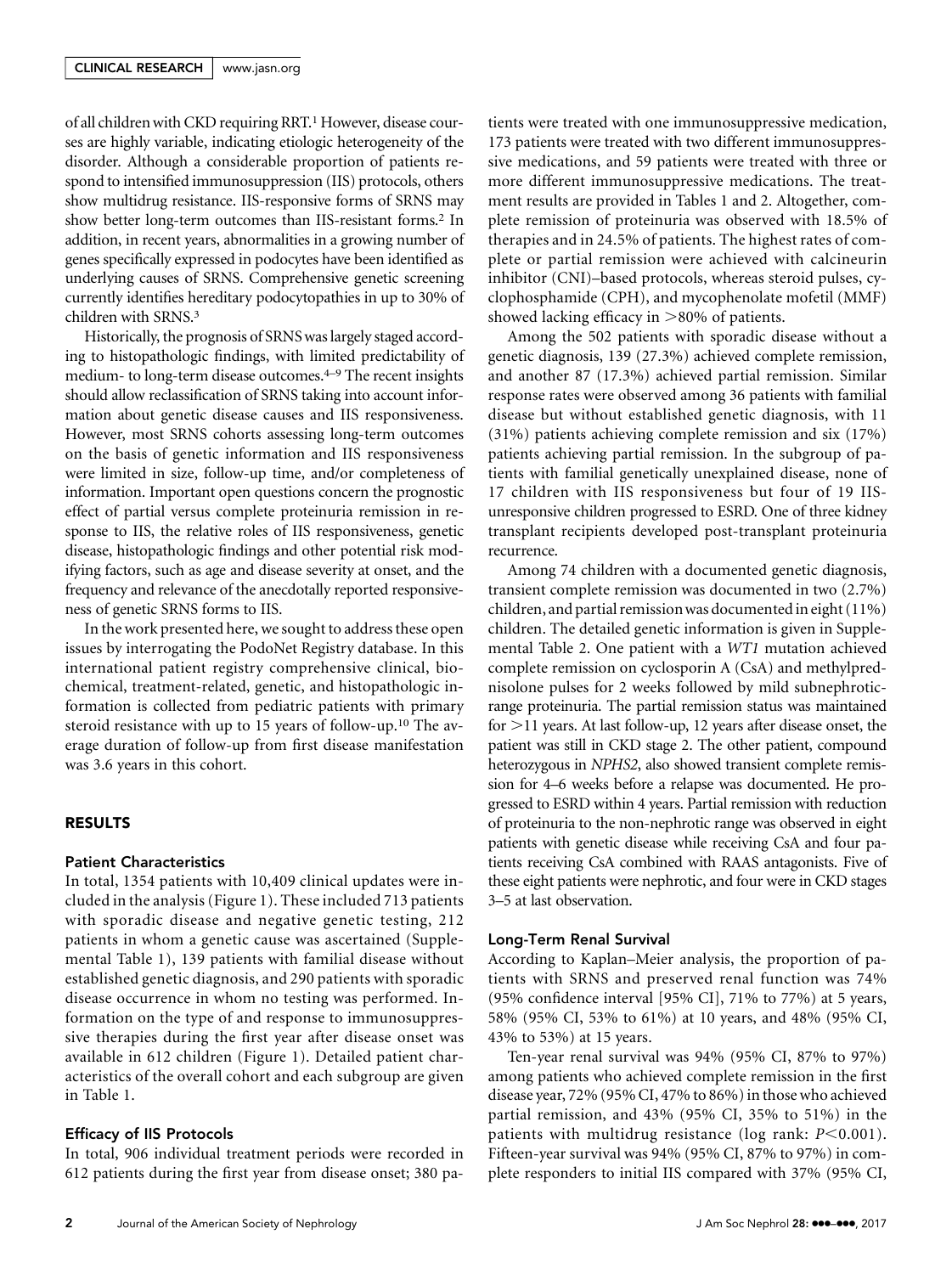

Figure 1. Distribution of the selected PodoNet Registry cohort. Selection of patients for IIS response and renal survival analyses from the total PodoNet Registry cohort.

28% to 46%) in the multidrug-resistant cohort (log rank:  $P<0.001$ ) (Figure 2 and [Supplemental Figure 1](http://jasn.asnjournals.org/lookup/suppl/doi:10.1681/ASN.2016101121/-/DCSupplemental)).

Analysis of the data including hereditary and genetic information showed excellent long-term outcomes in IIS-sensitive patients with SRNS and sporadic disease occurrence (96%; 95% CI, 90% to 99%, 10- and 15-year renal survival rates). The diagnosis of a genetic disease markedly affected ESRD risk: 10- and 15-year ESRD-free survival rates were 27% (95% CI, 20% to 35%) and 17% (95% CI, 10% to 25%) in patients with a genetic diagnosis compared with 53% (95% CI, 44% to 61%) and 48% (95% CI, 37% to 58%) in patients with sporadic multidrug-resistant disease without a genetic diagnosis (log rank:  $P<0.001$ ) (Figure 3 and [Supplemental Figure 2](http://jasn.asnjournals.org/lookup/suppl/doi:10.1681/ASN.2016101121/-/DCSupplemental)).

Further breakdown by genetic diagnosis showed largely uniform renal survival times of the major genetic entities, with estimated 10-year ESRD-free survival rates of 28% (95% CI, 16% to 42%) for NPHS2-associated nephropathy, 23% (95% CI, 10% to 39%) for WT1-associated disease, and 29% (95% CI, 19% to 42%) for the less common podocytopathies [\(Supplemental Figure 3](http://jasn.asnjournals.org/lookup/suppl/doi:10.1681/ASN.2016101121/-/DCSupplemental)).

Notably, patients with familial disease but without established genetic diagnosis showed better 10-year renal survival (67%; 95% CI, 55% to 77%) than patients with a genetic diagnosis (log rank:  $P<0.001$ ) (Figure 3 and [Supplemental Figure 2](http://jasn.asnjournals.org/lookup/suppl/doi:10.1681/ASN.2016101121/-/DCSupplemental)).

The 501 patients with sporadic disease occurrence in the cohort in whom no IIS response information  $(n=279)$  at all and no response information during the first 12 months  $(n=222)$  were documented suffered a 10-year ESRD risk of 32% (95% CI, 26% to 38%), likely representing a mixture of patients with and without IIS responsiveness.

The histopathologic findings at the time of diagnosis were strongly associated with long-term renal survival [\(Supplemental](http://jasn.asnjournals.org/lookup/suppl/doi:10.1681/ASN.2016101121/-/DCSupplemental) [Figure 4](http://jasn.asnjournals.org/lookup/suppl/doi:10.1681/ASN.2016101121/-/DCSupplemental)). ESRD-free survival rates in children with minimal change glomerulopathy (MCGN) MCGN were 92% (95% CI, 86% to 95%) at 5 years and 79% (95% CI, 69% to 86%) at 10 and 15 years compared with 69% (95% CI, 65% to 73%) 5-year, 52% (95% CI, 46% to 57%) 10-year, and 37% (95% CI, 30% to 44%) 15-year renal survival rates in children diagnosed with FSGS. The most unfavorable outcome was observed in patients with diffuse mesangial sclerosis (DMS) who have an 80% (95% CI, 60% to 93%) ESRD risk at 5 years after initial manifestation.

Cox regression analysis was performed to identify predictors of renal survival in unadjusted, hereditary disease–adjusted, and multivariate models (Table 3). An age of 1–5 years at disease onset was associated with a lower ESRD risk, whereas advanced CKD at initial presentation and nephroticrange proteinuria increased the likelihood of progressing to ESRD both in the univar-

iate models and when adjusting for hereditary disease. Age 1–5 years old and advanced CKD at first presentation but not nephrotic-range proteinuria remained significant risk factors for ESRD in the fully adjusted multivariate model. The histopathologic diagnosis was clearly predictive of ESRD. Even adjusted for age, proteinuria level, CKD, genetic status, and IIS responsiveness, DMS (hazard ratio, 12.3; 95% CI, 6.3 to 24.0) or FSGS (hazard ratio, 2.9; 95% CI, 1.9 to 4.5) on biopsy implied an increased risk of progressing to ESRD. Moreover, the independent effect of genetic diagnosis and IIS responsiveness suggested in the Kaplan–Meier survival analysis was confirmed by multivariate Cox regression modeling. The ESRD risk was increased by 150% in patients in whom a genetic diagnosis was shown and reduced by 87% in patients who achieved complete remission and by 50% in those with partial remission in response to IIS during the first year. These associations were still present after adjustment for the characteristics at disease onset and histologic diagnosis.

#### **DISCUSSION**

This integrative analysis of the largest global cohort of pediatric SRNS provides unequivocal evidence for the independent prognostic effect of an established genetic diagnosis, the histopathologic findings at disease onset, and the early responsiveness of proteinuria to IIS therapy.

The average overall ESRD-free survival rates in this unselected cohort of pediatric patients with primary SRNS were 74% at 5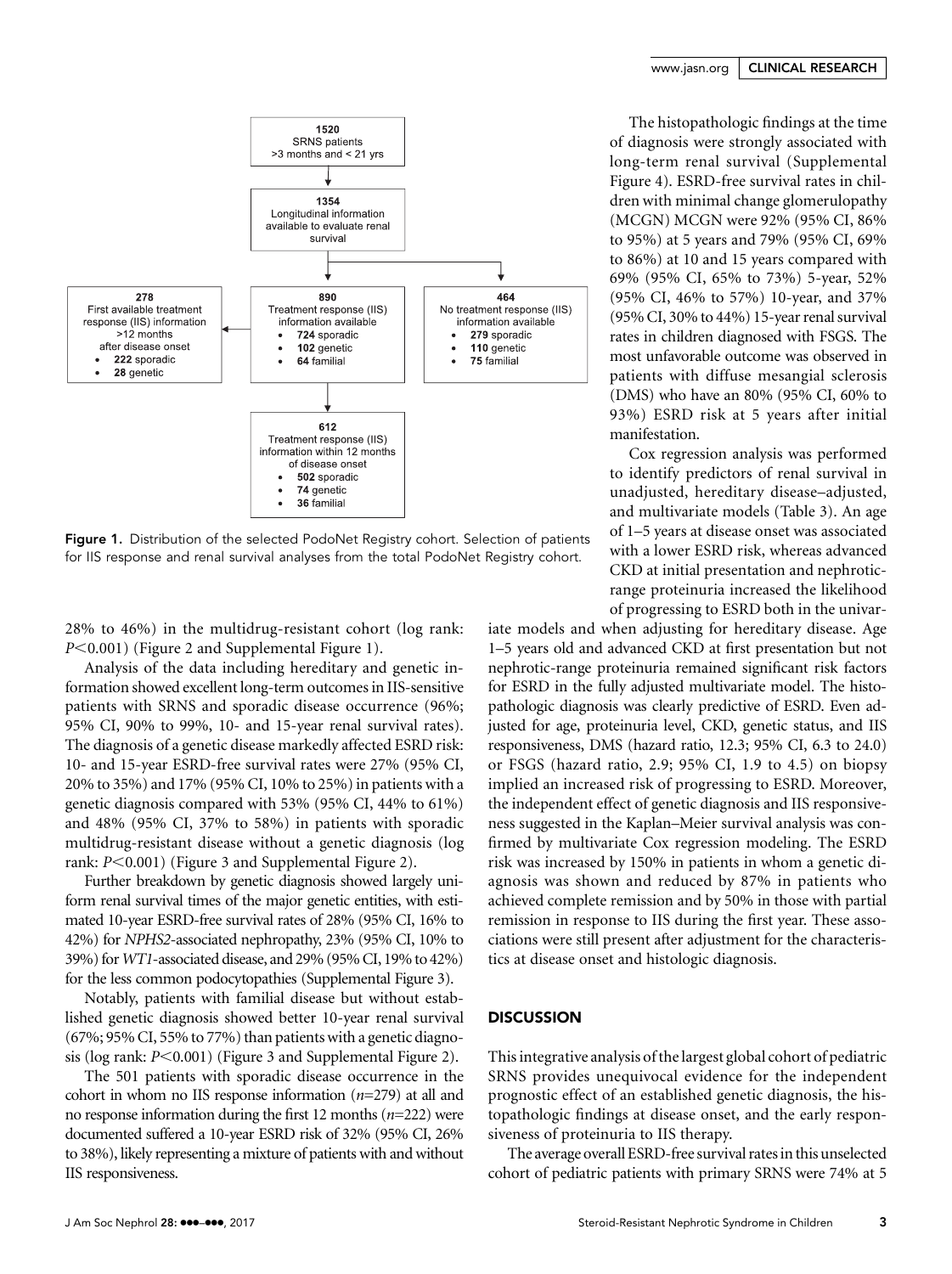| Sporadic, no mutation<br>Characteristics<br>Patient<br>Cause of disease |                                | First-Year Treatment Response<br>Information Available (%) |                            | Information Not Available (%)  | First-Year Treatment Response | ₹                |
|-------------------------------------------------------------------------|--------------------------------|------------------------------------------------------------|----------------------------|--------------------------------|-------------------------------|------------------|
|                                                                         | Complete Remission,<br>$N=150$ | Partial Remission,<br>$N=101$                              | No Remission,<br>$N = 361$ | Genetic/Familial,<br>$N = 241$ | Sporadic,<br>$N=501$          | N=1354 (%)       |
|                                                                         |                                |                                                            |                            |                                |                               |                  |
|                                                                         | 92 (61.3)                      | 67 (66.3)                                                  | 228 (63.2)                 |                                | 326 (65.1)                    | 713 (52.7)       |
| identified                                                              |                                |                                                            |                            |                                |                               |                  |
| Sporadic, not tested                                                    | 45 (30.0)                      | 20 (19.8)                                                  | 50 (13.9)                  |                                | 175(34.9)                     | 290 (21.4)       |
| Genetic                                                                 | 2(1.3)                         | 8(7.9)                                                     | 64 (17.7)                  | 138 (57.3)                     |                               | 212(15.7)        |
| Familial, no mutation                                                   | 11(7.3)                        | 6(5.9)                                                     | 19(5.3)                    | 103(42.7)                      |                               | 139 (10.3)       |
| identified                                                              |                                |                                                            |                            |                                |                               |                  |
| Histopathologic diagnosis                                               |                                |                                                            |                            |                                |                               |                  |
| MCGN                                                                    | 37 (28.0)                      | 24 (25.0)                                                  | 70 (21.0)                  | 16(8.4)                        | 102(25.3)                     | 249 (21.6)       |
| MesPGN                                                                  | 15(11.4)                       | 12(12.5)                                                   | 44 (13.2)                  | 29 (15.2)                      | 44 (10.9)                     | 144(12.5)        |
| FSGS                                                                    | 74 (56.1)                      | 55 (57.3)                                                  | 202 (60.7)                 | 114(59.7)                      | 220 (54.6)                    | 666 (57.6)       |
| <b>DMS</b>                                                              |                                | $\circ$                                                    | 7(2.1)                     | 12(6.3)                        | 7(1.7)                        | 26 (2.3)         |
| Other                                                                   | 6(4.5)                         | 5 (5.2)                                                    | 10(3.0)                    | 20 (10.5)                      | 30 (7.4)                      | 72(6.1)          |
| Unknown/no biopsy                                                       | $\frac{8}{1}$                  | S                                                          | 28                         | 50                             | 98                            | 199              |
| Characteristics at disease onset                                        |                                |                                                            |                            |                                |                               |                  |
| Age                                                                     |                                |                                                            |                            |                                |                               |                  |
| $>3$ mo and $<$ 1 yr                                                    | 11(7.3)                        | 1(1.0)                                                     | 17(4.7)                    | 40 (16.6)                      | 44 (8.8)                      | 113(8.3)         |
| $\geq$ 1 and $<$ 6 yr                                                   | 90 (60.0)                      | 55 (54.5)                                                  | 194 (53.7)                 | 122(50.6)                      | 265 (52.9)                    | 726 (53.6)       |
| $\geq$ 6 and $\lt$ 12 yr                                                | 30 (20.0)                      | 25 (24.8)                                                  | 92 (25.5)                  | 44 (18.3)                      | 134 (26.7)                    | 325 (24.0)       |
| $\geq$ 12 yr                                                            | 19(12.7)                       | 20 (19.8)                                                  | 58 (16.1)                  | 35 (14.5)                      | 58 (11.6)                     | 190 (14.0)       |
| Serum albumin, g/L                                                      | 18.9 (14.0-23.0)               | 20.0 (15.1-29.0)                                           | $19.5(15.0 - 25.0)$        | 24.0 (17.5-35.0)               | 20.0 (16.0-29.0)              | 20.0 (16.0-28.0) |
| $N_{\rm info}$                                                          | <b>120</b>                     | 89                                                         | 273                        | 171                            | 355                           | 1008             |
| Proteinuria                                                             |                                |                                                            |                            |                                |                               |                  |
| Nephrotic range                                                         | 124(93.2)                      | 86 (92.5)                                                  | 315 (96.9)                 | 167(86.5)                      | 336 (90.1)                    | 1028 (92.0)      |
| Non-nephrotic range                                                     | 9(6.8)                         | 7(7.5)                                                     | 10(3.1)                    | 26 (13.5)                      | 37 (9.9)                      | 89 (8.0)         |
| $N_{\text{info}}$                                                       | 133                            | $\infty$                                                   | 325                        | 193                            | 373                           | 1117             |
| Renal function                                                          |                                |                                                            |                            |                                |                               |                  |
| CKD stage 1                                                             | 83 (69.7)                      | 61 (76.3)                                                  | 206 (69.6)                 | 78 (51.7)                      | 164 (57.1)                    | 592 (63.5)       |
| CKD stage 2                                                             | 23 (19.3)                      | 14(17.5)                                                   | 62 (20.9)                  | 35 (23.2)                      | 85 (29.6)                     | 219 (23.5)       |
| CKD stage 3                                                             | 11(9.2)                        | 5(6.3)                                                     | 21(7.1)                    | 29 (19.2)                      | 27 (9.4)                      | 93 (10.0)        |
| CKD stage 4                                                             | 2(1.7)                         | $\circ$                                                    | 7(2.4)                     | 9(6.0)                         | 11(3.8)                       | 29 (3.1)         |
| $N_{\text{info}}$                                                       | 119                            | $\pmb{\otimes}$                                            | 296                        | 151                            | 287                           | 933              |
| Follow-up information                                                   |                                |                                                            |                            |                                |                               |                  |
| Duration of follow-up, yr                                               | $3.9(1.5 - 6.3)$               | $3.2(1.6 - 5.6)$                                           | $3.0(1.2 - 5.7)$           | $3.5(1.0 - 7.2)$               | $4.0(1.8 - 7.8)$              | $3.6(1.5 - 6.8)$ |
| ESRD at last observation                                                | 7(4.7)                         | 12(11.9)                                                   | 115(31.9)                  | 116(47.9)                      | 113(22.6)                     | 363 (26.8)       |
| Time to ESRD, yr                                                        | $2.4(0.8 - 4.8)$               | $3.3(1.1 - 4.6)$                                           | $3.0(1.6 - 5.3)$           | $3.0(0.8 - 6.4)$               | $2.6(0.8 - 5.8)$              | $2.8(1.1 - 5.6)$ |
| Renal survival, yr                                                      |                                |                                                            |                            |                                |                               |                  |
| $\overline{v}$                                                          | 2(1.5)                         | 2(2.3)                                                     | 20(6.7)                    | 34 (15.7)                      | 30 (6.6)                      | 88 (7.4)         |
| $\overline{\wedge}$                                                     | 130 (98.5)                     | 86 (97.7)                                                  | 279 (93.3)                 | 180 (84.1)                     | 422 (93.4)                    | 1097 (92.6)      |
| $N_{\text{info}}$                                                       | 132                            | $_{88}$                                                    | 299                        | 214                            | 452                           | 1185             |

Patient characteristics by response to immunosuppressive therapy, familial occurrence, and genetic findings Table 1. Patient characteristics by response to immunosuppressive therapy, familial occurrence, and genetic findings

CLINICAL RESEARCH | www.jasn.org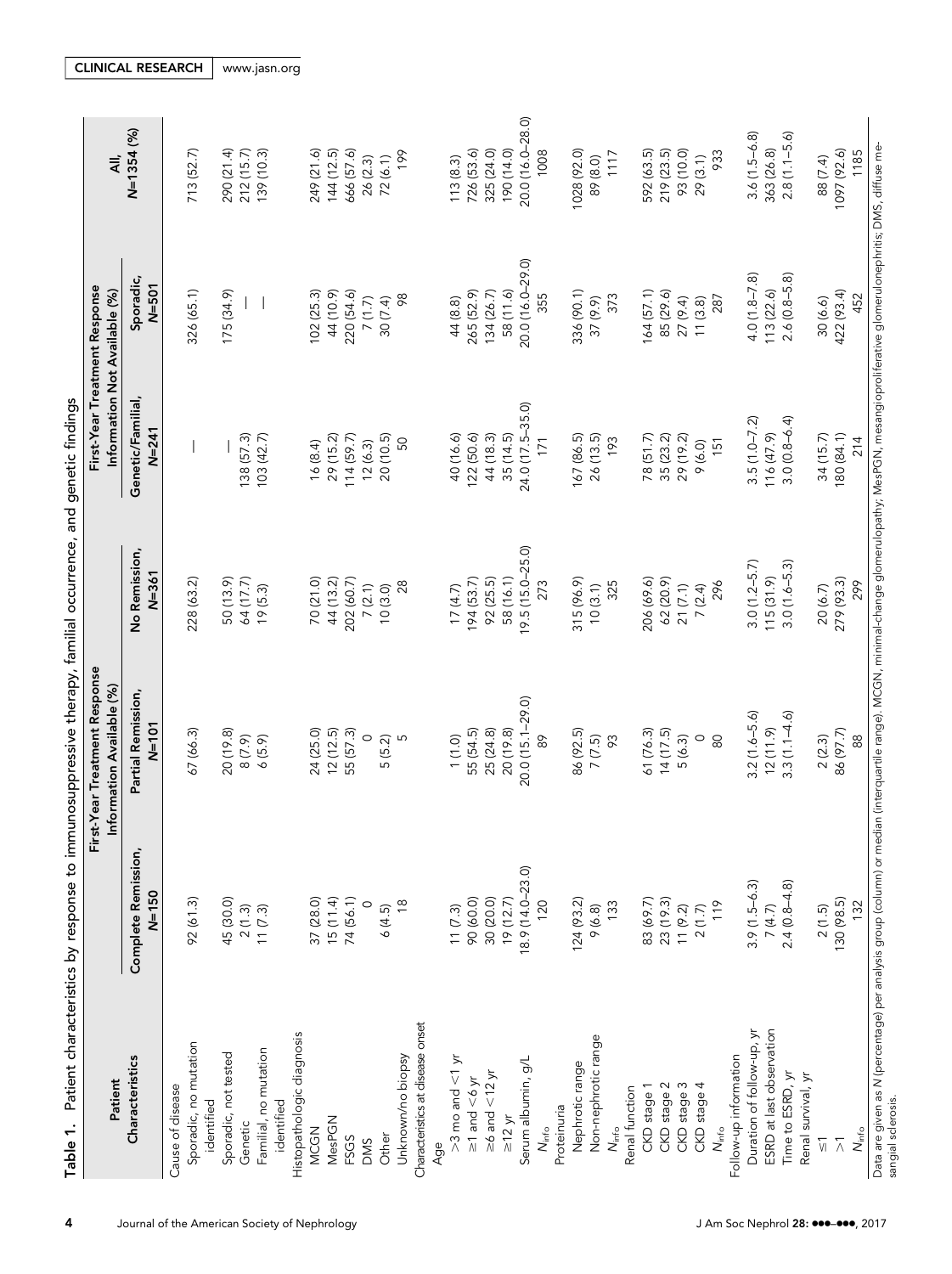| Treatment Episodes (±Oral Steroid, ±RAS) | <b>Complete Remission</b> | <b>Partial Remission</b> | <b>No Remission</b> | Total          |
|------------------------------------------|---------------------------|--------------------------|---------------------|----------------|
| Oral                                     |                           |                          |                     |                |
| <b>CNI</b>                               | 129 (29.8)                | 82 (18.9)                | 222 (51.3)          | 433            |
| <b>CPH</b>                               | 9(9.2)                    | 8(8.2)                   | 81 (82.7)           | 98             |
| <b>MMF</b>                               | 2(8.3)                    | 2(8.3)                   | 20(83.3)            | 24             |
| $CNI + MMF$                              | 4(11.8)                   | 10 (29.4)                | 20 (58.8)           | 34             |
| iv Pulse                                 |                           |                          |                     |                |
| Steroid pulse                            | 16(6.8)                   | 25 (10.6)                | 195 (82.6)          | 236            |
| $iv + Ord$                               |                           |                          |                     |                |
| Steroid pulse + CNI                      | 4(8.2)                    | 5(10.2)                  | 40 (81.6)           | 49             |
| Steroid pulse + other                    | 1(5.9)                    | 1(5.9)                   | 15 (88.2)           | 17             |
| CPH pulse $\pm$ other                    | 1(12.5)                   | 1(12.5)                  | 6(75.0)             | 8              |
| Rituximab $\pm$ other                    | 2(28.6)                   | 0                        | 5(71.4)             | $\overline{7}$ |
| All first-year treatment episodes        | 168 (18.5)                | 134 (14.8)               | 604 (66.7)          | 906            |
| Best response in treated patients        | 150 (24.5)                | 101 (16.5)               | 361 (59.0)          | 612            |

In total, 232 (38%) patients were treated with more than one treatment protocol during the first year after disease onset. Most efficacious treatment was used to classify patients. Data are given as number (percentage). RAS, renin-angiotensin system; CPH, cyclophosphamide.

years and 48% at 15 years after diagnosis, well in line with previous cohort studies reporting 65%–92% renal survival at 5 years and 34%–76% at 15 years.<sup>5,6,9,11,12</sup> We used the extensive information collected in the PodoNet Registry to delineate key factors helping to predict long-term renal outcome.

A strong predictive value of the responsiveness to initial CNI therapy in SRNS for long-term renal survival has recently been reported in a multicenter study of 169 children with primary SRNS.2 Our analysis confirms and extends this observation to IIS therapies in general, with 10- and 15-year kidney survival rates differing by as much as 50% between patients who achieved complete proteinuria remission in the year after diagnosis and those who were found to be multidrug resistant. The predictive value of IIS responsiveness remained highly significant when the genetic diagnosis was taken into account and was also independent of the histopathologic diagnosis as well as age, renal function, and clinical presentation at disease onset. Calcineurin inhibition was found to be the most efficacious immunosuppressive therapy, yielding complete remission in 30% of all patients and partial remission in another 19% of all patients. This finding is in keeping with previous reports, in which CNI response rates ranged from 31% to 89% for complete remission and from 19% to 38% for partial remission depending on the selection criteria chosen.<sup>13–17</sup> By contrast, we observed full remission in  $\leq$ 10% of patients exposed to steroid pulses, CPH, or MMF, in keeping with previous studies.<sup>18–23</sup> Our findings provide some evidence against the use of these therapeutic protocols. In accordance with our results, a much lower proteinuria response rate and poorer longterm renal survival with CPH were observed in a recent prospective study comparing this agent with CsA in children with SRNS.18 Our findings lend further support to the current consensus that CPH should not be used in SRNS due to its poor riskbenefit profile.18–<sup>25</sup> Likewise, we provide further evidence that MMF is of very limited efficacy in inducing proteinuria remission in pediatric SRNS as suggested by two small-scale pediatric studies.26,27

In a sizable fraction of patients exposed to IIS, protein excretion was not completely normalized but was reduced to the subnephrotic range. It is often difficult to causally attribute this partial remission pattern to the administered immunosuppressive therapies due to the frequent coadministration of RAAS antagonists, which reliably lower proteinuria by 40%–50% in patients with SRNS.28,29 Notwithstanding this potential source of confounding, it is noteworthy that partial reduction of proteinuria in the first year after diagnosis in patients receiving IIS was associated with significantly improved long-term renal survival relative to that in patients with multidrug-resistant proteinuria. Even when adjusting for genetic and histopathologic findings, age, initial disease severity, and renal function, partial responsiveness to initial IIS was associated with a reduction of the ESRD risk by  $>50\%$ .

In 20.2% of the included patients (age at disease onset  $>3$ months old but  $\leq$ 20 years old), a genetic podocytopathy was identified. Although NPHS2 and WT1 mutations accounted for two thirds of patients, the other abnormalities were scattered over 17 different podocyte genes ([Supplemental Table 1\)](http://jasn.asnjournals.org/lookup/suppl/doi:10.1681/ASN.2016101121/-/DCSupplemental). Children in whom a genetic diagnosis was established carried a highly unfavorable long-term prognosis, with 85% progressing to ESRD within 15 years. Notably, this outcome was significantly poorer than that of children with sporadic multidrug-resistant disease in whom no genetic abnormality was established, highlighting the added prognostic value obtained from genetic screening.

The observed difference in outcome between the genetic and themultidrug-resistant caseswithout ageneticdiagnosismayeven be underestimated, because a fraction of multidrug-resistant children was not screened comprehensively in the more recently identified genes or did not undergo genetic screening at all. Among the 43% of patients in our cohort who underwent next generation gene panel sequencing (NGS), a genetic diagnosis was established in 23%. A recent large study using NGS panel screening identified genetic causes in 29% of an SRNS cohort including patients with congenital disease.3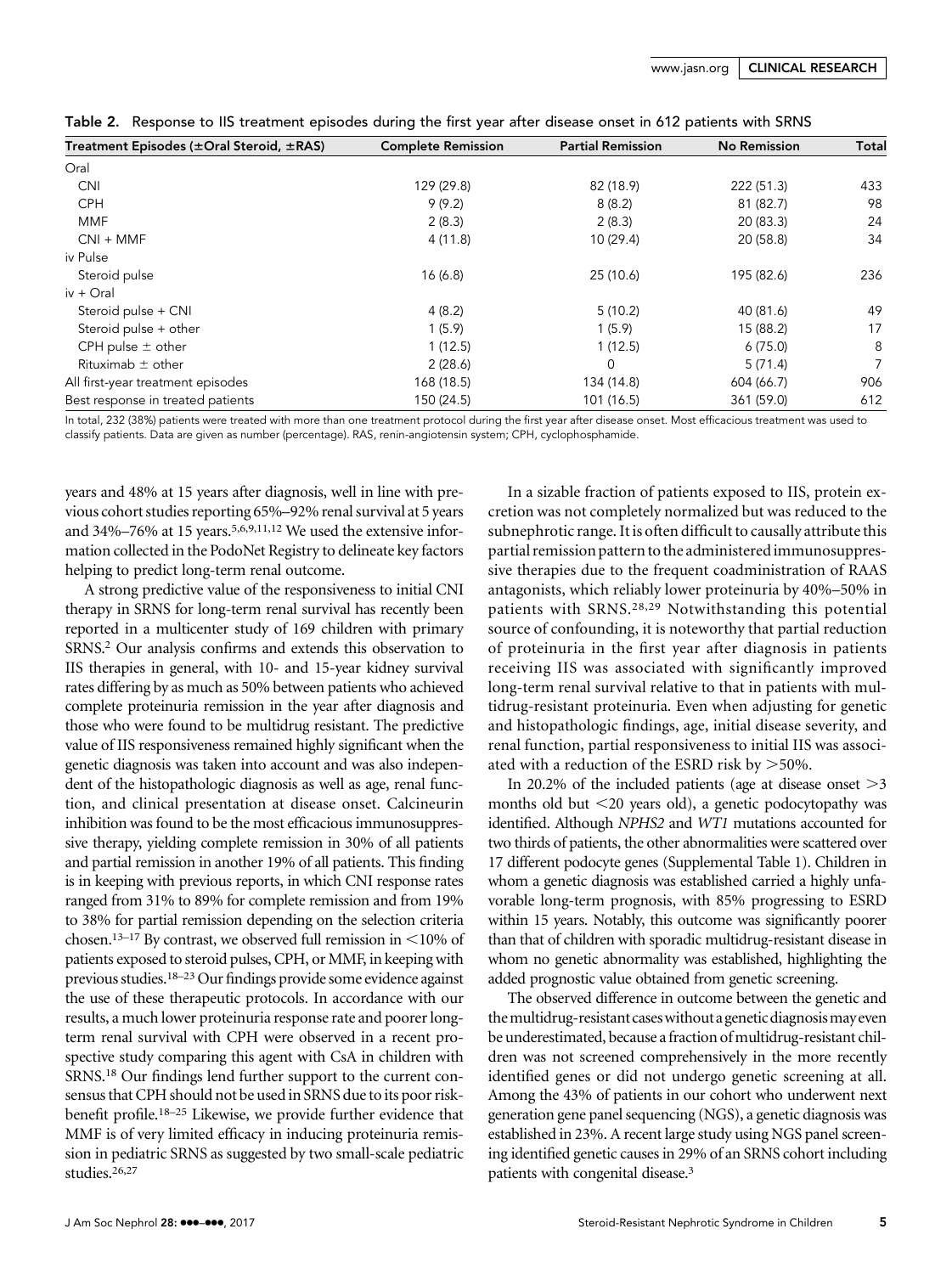

Figure 2. Renal survival, analysed by response to IIS, is excellent in children with SRNS achieving full remission following IIS compared to patients being resistant to IIS. Ten-year ESRD-free survival rates were 94% (95% CI, 87% to 97%) in patients achieving full remission, 72% (95% CI, 48% to 86%) in patients with partial remission, and 43% (95% CI, 35% to 51%) in patients resistant to IIS.

Our study contributes important information to the ongoing controversy of whether some patients diagnosed with genetic disease may still respond to immunosuppressive treatment. Specifically, a nonimmunologic antiproteinuric action of CNI mediated by stabilization of the actin cytoskeleton has been suggested.30 Our 74 patients with a genetic disease and documented IIS represent the largest published cohort of patients with hereditary SRNS treated with IIS. Only two of these, one diagnosed with WT1 and one diagnosed with NPHS2 glomerulopathy, transiently achieved complete remission in the first year of disease while on CsA treatment. The patient with WT1 disease (previously published $31$ ) still has stable renal function after 12 years of follow-up; the other patient progressed to ESRD within  $<$  5 years. Another eight patients achieved the criteria for partial remission for some time while receiving CsA. However, remission persisted in none of the children followed for  $>$ 30 months, and four of five children with long-term follow-up were in CKD stages 3–5 at last observation. Also, 50% of the children were cotreated with RAAS antagonists, which may explain the observed reduction of proteinuria. Our data confirm observations of previous case series and small studies generally suggesting nonresponsiveness to IIS in hereditary podocytopathies.32–<sup>36</sup> Complete proteinuria remission on calcineurin inhibition has been reported in only four subjects, and partial remission on calcineurin inhibition has been reported in 17 subjects to date, almost all of whom were simultaneously receiving RAAS antagonists.2,31,32,37,38 Nearly all reported patients had a poor long-term renal outcome. Hence, the current state of evidence allows concluding that, in hereditary forms of SRNS, calcineurin inhibition does not offer a therapeutic benefit over RAAS blockade alone, and hence, patients should be spared the side effects of immunosuppressive therapy.

Another interesting subgroup is made up of the 139 patients with familial SRNS in whom no known genetic disease could be identified by NGS gene panel screening. Some 31% of the children with documented first-year IIS achieved complete remission, a rate similar to that observed in children with sporadic disease without a genetic diagnosis. None of the IIS responders with familial disease progressed to ESRD. One of three transplant recipients with familial disease developed post-transplant recurrence. The long-term renal survival rate of the patients with genetically unexplained familial cases (67% at 10 years) was 15% better than that of the patients with sporadic cases with

multidrug resistance and almost 40% better than that of the patients with an established genetic diagnosis. It is interesting to speculate about as-yet undiscovered genetic entities in these families, which might involve variants in genes regulating the immune system rather than podocyte structure and function and may, in some patients, show sensitivity to pharmacologic modulation. The favorable response to IIS in general and the observed case of post-transplant recurrence are suspicious for an immunologic pathogenesis in these patients with familial cases and provide a rationale for a trial of IIS therapy in patients with familial cases in whom no genetic diagnosis can be established.

Traditionally, the diagnostic categorization and prognostic judgment in SRNS relied on the histopathologic assessment of kidney tissue. In this cohort, we expectedly found that the diagnosis of FSGS associated with a fourfold increase of ESRD risk relative to MCGN and that the diagnosis of DMS associated with a 20-fold increase of ESRD risk relative to MCGN. Notably, FSGS and DMS largely retained their independent prognostic value when adjusting for CKD stage at first manifestation, responsiveness to IIS, and the presence of a genetic disease. Hence, a patients who is multidrug resistant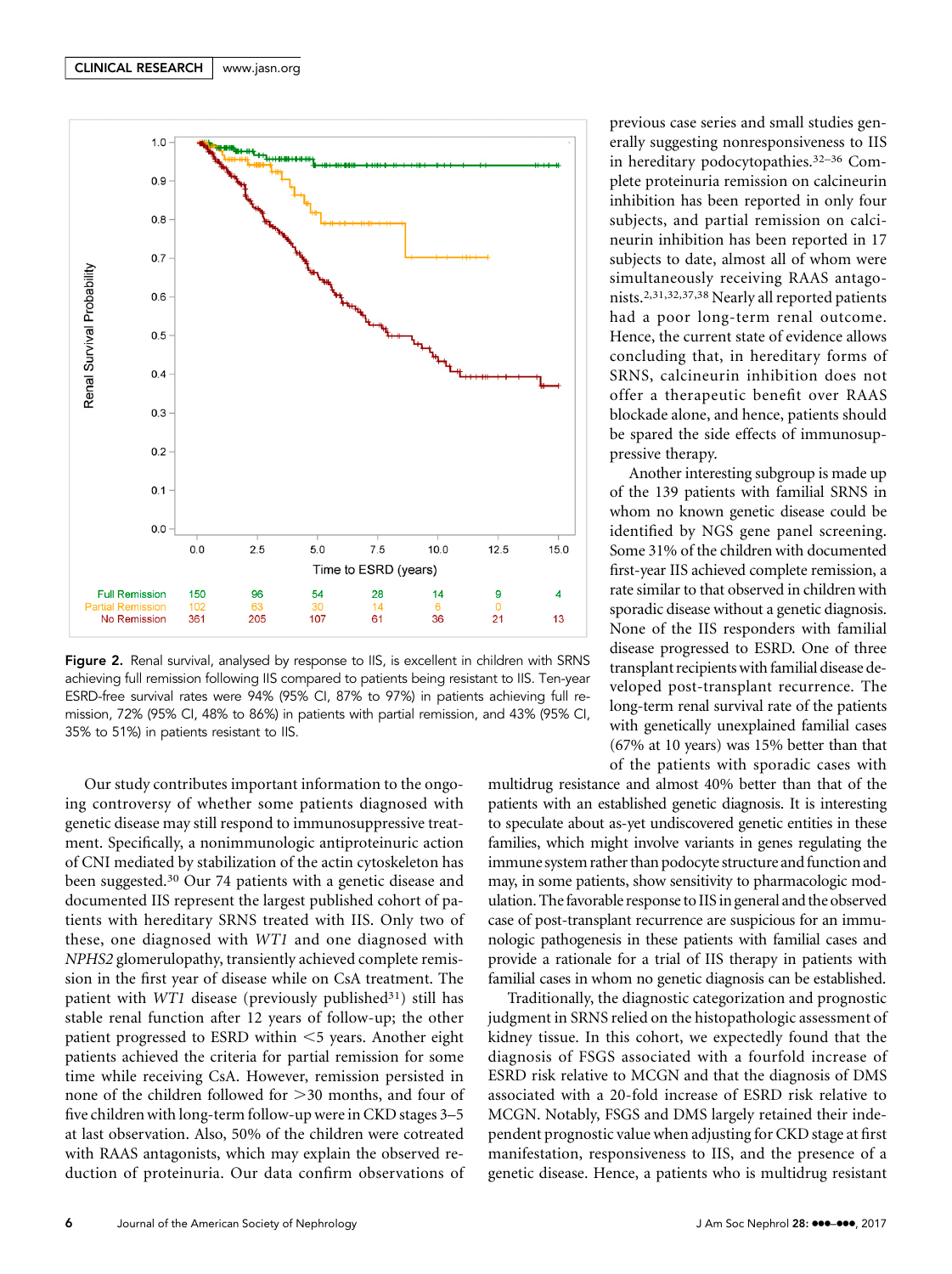

Figure 3. The analysis of renal survival by disease category showed an excellent long-term outcome in IIS sensitive SRNS patients with sporadic disease occurrence and poor long-term outcome in patients with genetic disease. IIS resistant patients with sporadic disease had a better renal survival compared to patients with genetic disease (patients with partial IIS responsiveness were classified IIS resistant for this analysis).

with a genetic diagnosis and a given GFR will still have a nearly threefold higher ESRD risk when diagnosed with FSGS compared with MCGN, suggesting that histopathologic assessment may be still relevant in the genetic era. Because the prognostic value of renal biopsy is still unproven in genetic SRNS, further detailed studies will be required to address which histopathologic features are most predictive in patients with IIS-resistant SRNS with or without an established genetic disease.

Although the very large size of the cohort and the comprehensive and long-term data collection are major strengths of this international study, it is, at the same time, limited by the incompleteness of reporting. We attempted to maximize genetic information by NGS gene panel sequencing of all patients who did not achieve complete remission by IIS but were able to retrieve DNA samples in only 85% of these individuals. Finally, the common use of polypragmatic therapeutic approaches with frequent coadministration of RAAS blockers was a major source of confounding to the analysis of treatment responses.

Nonetheless, the PodoNet cohort proved to be a unique source of information on short- and long-term outcomes in children

with primary SRNS. We found clear evidence that the response to initial immunosuppressive therapy and the diagnosis of an underlyinggeneticdiseaseareimportantindependent prognostic indicators in addition to the histopathologic diagnosis, age, and renal function at first presentation.

# CONCISE METHODS

# Patient Cohort and Analytic Approach

The PodoNet Registry is an international web-based clinical registry ([www.podonet.org\)](http://www.podonet.org) for primary SRNS and congenital nephrotic syndrome (CNS). The PodoNet Registry accepts patients with childhood-onset (age  $\leq$ 20 years old) primary SRNS, CNS, or persistent subnephrotic proteinuria with likely genetic disease. Patients with secondary SRNS are not included in this cohort. The registry study protocol, description, and characterization of the PodoNet cohort were recently published.10

For these analyses, patients with CNS , patients with adult disease onset, and patients without clinical outcome information were excluded. Hence, of 1840 patients registered in the PodoNet Registry, 1354 unrelated children ages 3 months old to 20 years old at disease onset with available longitudinal clinical information were selected (Figure 1). In case of several registered family members, one representative family member was randomly selected and included into the analyses. The included patients were treated at 62 centers in 21 countries. In 612 pa-

tients, sufficient information was available to evaluate the response to different immunosuppressive treatment strategies within 12 months after disease onset (Figure 1, Table 1).

The prevalence of genetic disease was 20.2% in the analysis cohort, from which CNS was excluded. Disease-causing gene variants were primarily identified by Sanger sequencing of individual genes in 107 of 607 patients and NGS of 30 podocytopathy-associated genes in 105 of 457 patients.

IIS therapies used for first-, second-, and third-line treatment after confirming steroid resistance (persistent nephrotic-range proteinuria after 4-week treatment with oral prednisone at 60 mg/m<sup>2</sup> per day) included intravenous steroid pulses, CNIs, MMF, CNI combined with MMF, oral or intravenous CPH, and rituximab.

The diagnosis of steroid resistance and the response to IIS were evaluated according to a standardized set of criteria taking into account changes in proteinuria and serum albumin.

As previously defined,<sup>10</sup> complete remission after IIS was diagnosed in case of proteinuria reduction to  $\leq 100$  mg/m<sup>2</sup> 24-hour protein excretion,  $<$  0.2 mg/mg protein-to-creatinine ratio in spot urine (if age  $\leq$ 2 years old:  $\leq$ 0.5 mg/mg), a negative dipstick reading, or serum albumin  $>$  30 g/L combined with dipstick trace (+).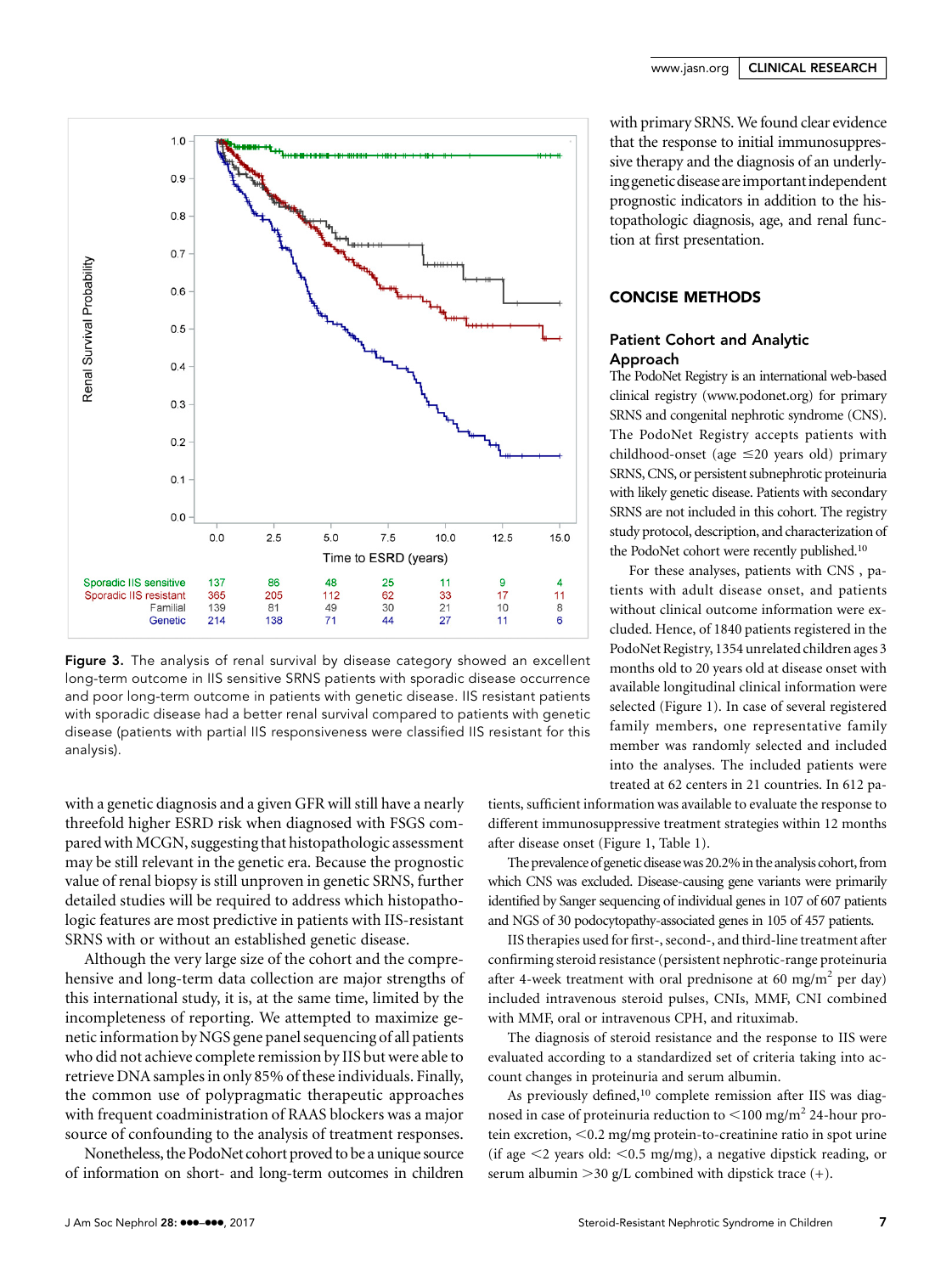| Table 3.   Risk factors for ESRD according to unadjusted Cox regression analysis, a model adjusting for hereditary disease, and |  |  |  |  |
|---------------------------------------------------------------------------------------------------------------------------------|--|--|--|--|
| a multivariate model                                                                                                            |  |  |  |  |

|                                          |           | Unadjusted        |         |           | <b>Adjusted for Hereditary Disease</b> |         |           | <b>Multivariate Model</b> |         |
|------------------------------------------|-----------|-------------------|---------|-----------|----------------------------------------|---------|-----------|---------------------------|---------|
| Variable                                 | <b>HR</b> | 95% CI            | P Value | <b>HR</b> | 95% CI                                 | P Value | <b>HR</b> | 95% CI                    | P Value |
| Characteristics at disease onset         |           |                   |         |           |                                        |         |           |                           |         |
| Age (reference $\geq$ 12 yr)             |           |                   |         |           |                                        |         |           |                           |         |
| $>3$ mo and $<$ 1 yr                     | 1.21      | 0.81 to 1.85      | 0.34    | 0.99      | 0.62 to 1.44                           | 0.79    | 0.88      | 0.55 to 1.39              | 0.60    |
| $\geq$ 1 and $<$ 6 yr                    | 0.59      | 0.43 to 0.80      | 0.001   | 0.57      | 0.41 to 0.78                           | 0.001   | 0.68      | 0.48 to 0.97              | 0.04    |
| $\geq$ 6 and $\leq$ 12 yr                | 0.91      | 0.65 to 1.28      | 0.59    | 0.93      | 0.66 to 1.30                           | 0.66    | 1.16      | 0.80 to 1.68              | 0.44    |
| Proteinuria (reference                   |           |                   |         |           |                                        |         |           |                           |         |
| subnephrotic range)                      |           |                   |         |           |                                        |         |           |                           |         |
| Nephrotic range                          | 1.67      | 0.94 to 2.96      | 0.08    | 1.73      | 1.00 to 3.00                           | 0.05    | 1.33      | 0.74 to 2.41              | 0.34    |
| Serum albumin per 10-g/L increase        | 1.01      | 0.88 to 1.16      | 0.90    | 0.93      | 0.81 to 1.08                           | 0.36    | 0.86      | 0.72 to 1.02              | 0.09    |
| CKD (reference stage 1)                  |           |                   |         |           |                                        |         |           |                           |         |
| Stage 2                                  | 1.34      | 1.00 to 1.79      | 0.05    | 1.25      | 0.93 to 1.68                           | 0.14    | 1.17      | 0.88 to 1.57              | 0.28    |
| Stage 3                                  | 2.29      | 1.58 to 3.31      | < 0.001 | 2.19      | 1.48 to 3.25                           | 0.001   | 2.03      | 1.37 to 3.00              | 0.001   |
| Stage 4                                  | 6.21      | 3.92 to 9.82      | < 0.001 | 5.77      | 3.70 to 8.98                           | < 0.001 |           | 5.10 3.12 to 8.34         | < 0.001 |
| Histopathology (reference MCGN)          |           |                   |         |           |                                        |         |           |                           |         |
| <b>FSGS</b>                              | 3.96      | 2.57 to 6.08      | < 0.001 | 3.61      | 2.34 to 5.56                           | < 0.001 | 2.90      | 1.85 to 4.53              | < 0.001 |
| <b>DMS</b>                               | 19.9      | 10.7 to 37.0      | < 0.001 | 13.2      | 7.01 to 25.0                           | < 0.001 | 12.3      | 6.29 to 24.0              | < 0.001 |
| MesPGN                                   | 1.69      | 0.93 to 3.07      | 0.09    | 1.49      | 0.82 to 2.72                           | 0.19    | 1.26      | 0.68 to 2.35              | 0.46    |
| Other                                    | 3.59      | 1.87 to 6.87      | 0.001   | 3.76      | 1.96 to 7.23                           | < 0.001 | 3.42      | 1.75 to 6.67              | 0.003   |
| Unknown                                  | 4.81      | 2.91 to 7.95      | < 0.001 | 3.88      | 2.34 to 6.44                           | < 0.001 |           | 3.59 2.13 to 6.04         | < 0.001 |
| Cause of disease (reference sporadic)    |           |                   |         |           |                                        |         |           |                           |         |
| Familial                                 | 1.18      | 0.79 to 1.75      | 0.42    |           |                                        |         | 1.10      | 0.73 to 1.66              | 0.66    |
| Genetic                                  | 3.11      | 2.45 to 3.94      | < 0.001 |           |                                        |         | 2.39      | 1.83 to 3.13              | < 0.001 |
| Response to IIS (reference no remission) |           |                   |         |           |                                        |         |           |                           |         |
| Partial remission                        | 0.34      | 0.18 to 0.63      | 0.001   | 0.42      | 0.23 to 0.79                           | < 0.01  | 0.49      | 0.26 to 0.92              | 0.03    |
| Complete remission                       | 0.11      | 0.05 to 0.24      | < 0.001 | 0.14      | 0.06 to 0.31                           | < 0.001 | 0.13      | $0.06$ to $0.30$          | < 0.001 |
| Unknown                                  |           | 0.82 0.63 to 1.07 | 0.14    | 0.82      | 0.63 to 1.08                           | 0.16    |           | 0.76 0.57 to 1.01         | 0.06    |

Only covariates with significant contribution to the model are shown. HR, hazard ratio; MCGN, minimal-change glomerulopathy; DMS, diffuse mesangial sclerosis; MesPGN, mesangio-proliferative glomerulonephritis.

Partial remission was defined as persistent non-nephrotic–range proteinuria with a 24-hour protein excretion  $>$ 100 mg/m<sup>2</sup> per day but  $\leq$ 1 g/m<sup>2</sup> per day, urine protein-to-creatinine ratio of 0.2–2 mg/mg (if age  $\leq$ 2 years old: 0.5–2 mg/mg), dipstick 1+ in combination with serum albumin  $>$ 30 g/L, or dipstick trace (+) in combination with serum albumin  $<$ 30 g/L.

Lack of remission was defined as persistent nephrotic-range proteinuria as defined by 24-hour protein excretion  $\geq 1$  g/m<sup>2</sup> per day, urine protein-to-creatinine ratio of  $>2$  mg/mg, dipstick 2+ or greater, or dipstick 1+ with serum albumin  $\leq 30$  g/L.

Because the propensity of achieving a favorable response to IIS treatment may depend on the duration of IIS treatment and disease, the evaluation of IIS responsiveness was limited to the first year after disease onset to minimize potential bias. The evaluation time window to assess responsiveness to an IIS protocol included the exposure time plus the first 6 weeks after drug discontinuation if no medications other than oral steroids and/or RAAS antagonists were applied during that period.

In patients who received more than one immunosuppressive treatment in the first year, the most efficacious treatment and the best antiproteinuric response were considered to classify IIS responsiveness. ESRD was defined by attainment of CKD stage 5 and/or start of RRT.

# Statistical Analyses

Throughout the manuscript, data are given as medians (interquartile ranges) or percentages relative to all patients with available information regarding the item of interest. Kaplan–Meier analysis and log-rank tests were used to analyze time to ESRD according to IIS responsiveness, hereditary disease, and histopathologic diagnosis. Confidence limits for proportions without ESRD are on the basis of normal approximation of log-log–transformed survival estimates.

Cox regression analyses were performed to identify risk factors for ESRD. The analyses were stratified by treatment center to account for potential center effects. Small units contributing  $<$  20 patients were considered as one center. Analyses were performed in an unadjusted model, a model adjusting only for hereditary disease, and a multivariate model accounting for genetic diagnosis, histopathologic diagnosis, degree of proteinuria, serum albumin, age, CKD at disease onset, and IIS responsiveness. Additional covariates tested (but without significance in any of the models) were sex and ethnicity.

Missing values for the variables CKD, proteinuria, and serum albumin at disease onset were imputed on the basis of missing at random assumption using fully conditional specification methods.<sup>39,40</sup> Ten imputations were performed, and analysis results were pooled using rules by Rubin.<sup>41</sup>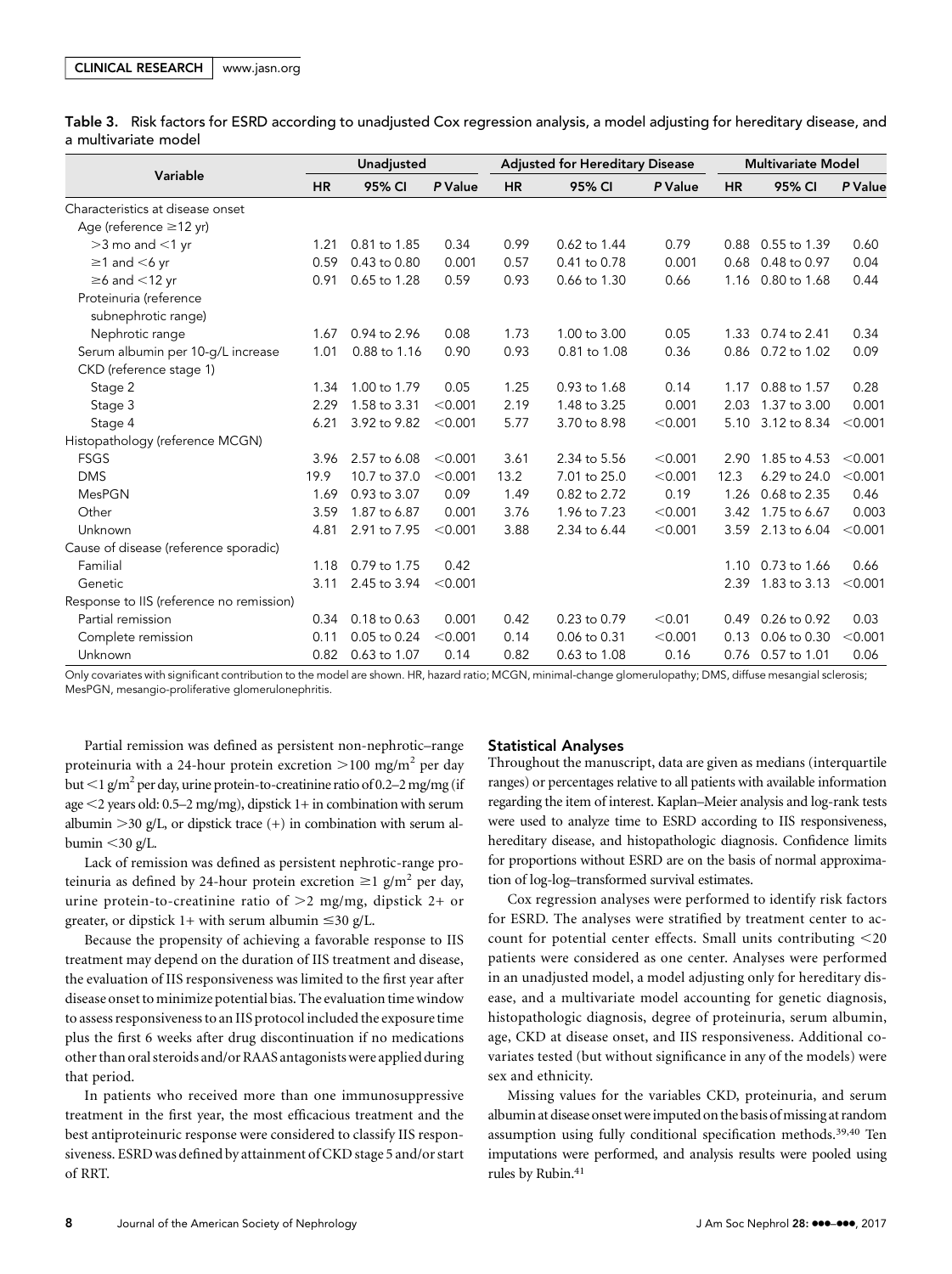Fully conditional specification (FCS) discriminant function, FCS logistic regression, and FCS regression method were used for imputation of CKD, proteinuria, and serum albumin, respectively. Imputation was on the basis of information on age, CKD, proteinuria, serum albumin, and closest available information as well as time to next available information. Information on cause of disease was also used for imputation of CKD and proteinuria.

P values were not adjusted for multiple comparisons due to the exploratory character of the study. SAS, version 9.4 was used for all statistical analyses.

#### ACKNOWLEDGMENTS

The PodoNet project has been made possible by support received from E-Rare (German Ministry of Education and Research), European Union (EU) Seventh Framework Programme (EURenOmics) grant 2012-305608, Polish Ministry of Science and Education grant N402631840, German Research Foundation grant Scha 477/11-1, and Scientific and Technological Research Council of Turkey grant 108S417.

The PodoNet collaborators were M.A., Lily Quiroz (Roberto del Rio Children's Hospital, Santiago de Chile, Chile), L.M.S.H., Jirí Dušek (University Hospital Motol, Prague, Czech Republic), B.R., Michel Fischbach (University Children's Hospital, Strasbourg), Tinatin Davitaia (M.Iashvili Children Central Hospital, Tbilisi, Georgia), J.G., J.O., A.M., F.S., Marianne Wigger (University Children's Hospital, Rostock, Germany), N.P., Peter Sallay (Semmelweis University, Budapest, Hungary), Alaleh Gheissari (Isfahan University of Medical Science, St. Al Zahra Hospital, Isfahan, Iran), Marina Noris (IRCCS - Istituto di Richerche Farmacologiche "Mario Negri" and Azienda Ospedaliera Papa Giovanni XXXI, Bergamo, Italy), Andrea Pasini (S.Orsola-Malpighi Hospital, Bologna, Italy), Gian Marco Ghiggeri (Istituto Giannina Gaslini, Genoa, and University of Parma, Italy), Gianluigi Ardissino (IRCCS Ca'Granda, Osepdale Maggiore Policlinico, Milano, Italy), Elisa Benetti (Hospital of Padua, Italy), F.E., Bilal Aoun (Rafic Hariri University Hospital, Beirut, Lebanon), Pauline Abou-Jaoudé (Notre Dame de Secours University Hospital, Byblos, Lebanon), A.J., A.W., Ewa Gacka (Pediatrics and Oncology Center, Chorzow, Poland), A.Z., D.D., M.T., Małgorzata Stanczyk (Polish Mothers Memorial Hospital Research Institute, Lodz, Poland), H.B., Magdalena Silska (Poznan University of Medical Sciences, Poznan, Poland), Tomasz Urasinski (Pomeranian Academy of Medicine, Szczecin, Poland), A.F.-A., Joanna Ksiazek (Centrum Zdrowia Dziecka, Warsaw, Poland), E.K.-M., Anna Medynska (Medical University, Wroclaw, Poland), M.S., Alberto Caldas Afonso (Hospital S. Joao Pediatrics, Porto, Portugal), H.J., Amira Peco-Antic (University Children's Hospital, Belgrade, Serbia), R.B., Rafael T. Krmar (Karolinska University Hospital, Stockholm, Sweden), Giacomo D. Simonetti (University Children's Hospital, Bern, Switzerland), B.S., A.A., A.B., E.B., Nilgun Cakar (Diskapi Children's Hospital, Ankara, Turkey), O.E., Birsin Özcakar (Ankara University Medical School, Ankara, Turkey), F.O., Onur Sakallioglu (Gulhane Military Academy of Medicine, Ankara, Turkey), Oguz Soylemezoglu (Gazi University Hospital, Ankara, Turkey), Sema Akman (Akdeniz University, Antalya, Turkey), Faysal Gok (Gulhane Military Academy of Medicine, Gulhane, Turkey), S.C., Cengiz Candan (Gaztepe Hospital, Istanbul, Turkey), A.Y., S.M., Ipek Akil (Celal Bayar University, Manisa, Turkey), Pelin Ertan (Celal Bayar University, Manisa, Turkey), Ozan Özkaya (Ondokuz Mayis University, Samsun, Turkey), Mukaddes Kalyoncu (Karadeniz University, Trabzon, Turkey), E.S., Entesar Alhammadi (Al Qassimi Hospital, Sharjah, United Arab Emirates), and Roman Sobko (Western Ukrainian Specialized Medical Center, Lviv, Ukraine).

#### DISCLOSURES

None.

#### REFERENCES

- 1. NAPRTCS: NAPRTCS 2008 Annual Report (Renal Transplantation, Dialysis, Chronic Renal Insufficiency), Rockville, MD, The Emmes Corporation, 2008
- 2. Büscher AK, Beck BB, Melk A, Hoefele J, Kranz B, Bamborschke D, Baig S, Lange-Sperandio B, Jungraithmayr T, Weber LT, Kemper MJ, Tönshoff B, Hoyer PF, Konrad M, Weber S; German Pediatric Nephrology Association (GPN): Rapid response to cyclosporin A and favorable renal outcome in nongenetic versus genetic steroid-resistant nephrotic syndrome. Clin J Am Soc Nephrol 11: 245–253, 2016
- 3. Sadowski CE, Lovric S, Ashraf S, Pabst WL, Gee HY, Kohl S, Engelmann S, Vega-Warner V, Fang H, Halbritter J, Somers MJ, Tan W, Shril S, Fessi I, Lifton RP, Bockenhauer D, El-Desoky S, Kari JA, Zenker M, Kemper MJ, Mueller D, Fathy HM, Soliman NA, Hildebrandt F; SRNS Study Group: A single-gene cause in 29.5% of cases of steroid-resistant nephrotic syndrome. J Am Soc Nephrol 26: 1279–1289, 2015
- 4. Cattran DC, Rao P: Long-term outcome in children and adults with classic focal segmental glomerulosclerosis. Am J Kidney Dis 32: 72–79, 1998
- 5. Gipson DS, Chin H, Presler TP, Jennette C, Ferris ME, Massengill S, Gibson K, Thomas DB: Differential risk of remission and ESRD in childhood FSGS. Pediatr Nephrol 21: 344–349, 2006
- 6. Paik KH, Lee BH, Cho HY, Kang HG, Ha IS, Cheong HI, Jin DK, Moon KC, Choi Y: Primary focal segmental glomerular sclerosis in children: Clinical course and prognosis. Pediatr Nephrol 22: 389–395, 2007
- 7. Abrantes MM, Cardoso LS, Lima EM, Penido Silva JM, Diniz JS, Bambirra EA, Oliveira EA: Predictive factors of chronic kidney disease in primary focal segmental glomerulosclerosis. Pediatr Nephrol 21: 1003–1012, 2006
- 8. Abeyagunawardena AS, Sebire NJ, Risdon RA, Dillon MJ, Rees L, Van't Hoff W, Kumarasiri PV, Trompeter RS: Predictors of long-term outcome of children with idiopathic focal segmental glomerulosclerosis. Pediatr Nephrol 22: 215–221, 2007
- 9. Martinelli R, Okumura AS, Pereira LJ, Rocha H: Primary focal segmental glomerulosclerosis in children: Prognostic factors. Pediatr Nephrol 16: 658–661, 2001
- 10. Trautmann A, Bodria M, Ozaltin F, Gheisari A, Melk A, Azocar M, Anarat A, Caliskan S, Emma F, Gellermann J, Oh J, Baskin E, Ksiazek J, Remuzzi G, Erdogan O, Akman S, Dusek J, Davitaia T, Özkaya O, Papachristou F, Firszt-Adamczyk A, Urasinski T, Testa S, Krmar RT, Hyla-Klekot L, Pasini A, Özcakar ZB, Sallay P, Cakar N, Galanti M, Terzic J, Aoun B, Caldas Afonso A, Szymanik-Grzelak H, Lipska BS, Schnaidt S, Schaefer F; PodoNet Consortium: Spectrum of steroid-resistant and congenital nephrotic syndrome in children: The PodoNet registry cohort. Clin J Am Soc Nephrol 10: 592–600, 2015
- 11. Mekahli D, Liutkus A, Ranchin B, Yu A, Bessenay L, Girardin E, Van Damme-Lombaerts R, Palcoux JB, Cachat F, Lavocat MP, Bourdat-Michel G, Nobili F, Cochat P: Long-term outcome of idiopathic steroid-resistant nephrotic syndrome: A multicenter study. Pediatr Nephrol 24: 1525–1532, 2009
- 12. Niaudet P: Pediatric Nephrology, 5th Ed., Philadelphia, Lippincott Williams and Wilkins, 2004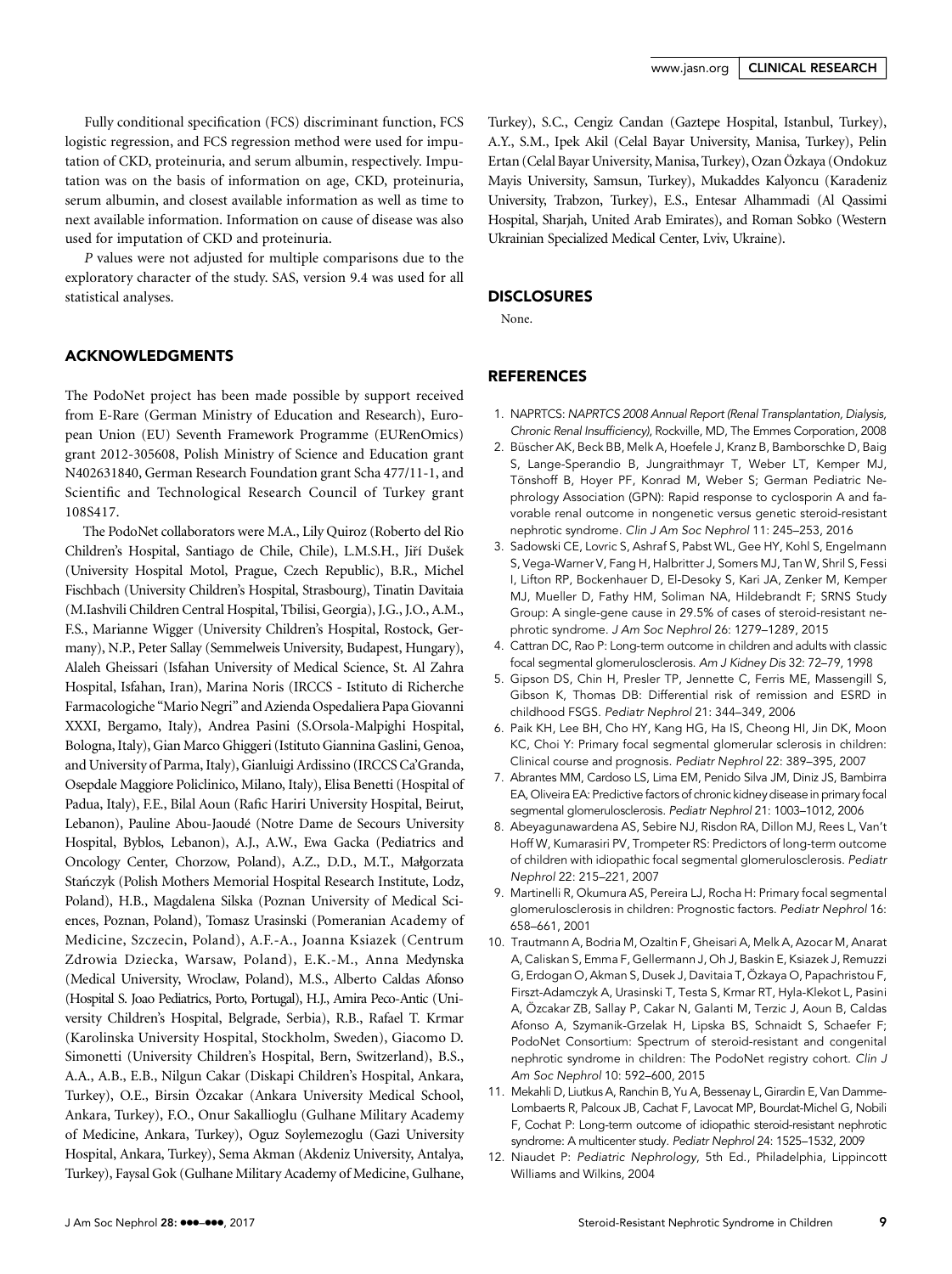AFFILIATIONS

#### CLINICAL RESEARCH | www.jasn.org

- 13. Niaudet P; French Society of Pediatric Nephrology: Treatment of childhood steroid-resistant idiopathic nephrosis with a combination of cyclosporine and prednisone. J Pediatr 125: 981–986, 1994
- 14. Cattran DC, Appel GB, Hebert LA, Hunsicker LG, Pohl MA, Hoy WE, Maxwell DR, Kunis CL; North America Nephrotic Syndrome Study Group: A randomized trial of cyclosporine in patients with steroid-resistant focal segmental glomerulosclerosis. Kidney Int 56: 2220–2226, 1999
- 15. El-Husseini A, El-Basuony F, Mahmoud I, Sheashaa H, Sabry A, Hassan R, Taha N, Hassan N, Sayed-Ahmad N, Sobh M: Long-term effects of cyclosporine in children with idiopathic nephrotic syndrome: A singlecentre experience. Nephrol Dial Transplant 20: 2433–2438, 2005
- 16. Ghiggeri GM, Catarsi P, Scolari F, Caridi G, Bertelli R, Carrea A, Sanna-Cherchi S, Emma F, Allegri L, Cancarini G, Rizzoni GF, Perfumo F: Cyclosporine in patients with steroid-resistant nephrotic syndrome: An open-label, nonrandomized, retrospective study. Clin Ther 26: 1411–1418, 2004
- 17. Hino S, Takemura T, Okada M, Murakami K, Yagi K, Fukushima K, Yoshioka K: Follow-up study of children with nephrotic syndrome treated with a long-term moderate dose of cyclosporine. Am J Kidney Dis 31: 932–939, 1998
- 18. Inaba A, Hamasaki Y, Ishikura K, Hamada R, Sakai T, Hataya H, Komaki F, Kaneko T, Mori M, Honda M: Long-term outcome of idiopathic steroid-resistant nephrotic syndrome in children. Pediatr Nephrol 31: 425–434, 2016
- 19. Plank C, Kalb V, Hinkes B, Hildebrandt F, Gefeller O, Rascher W; Arbeitsgemeinschaft für Pädiatrische Nephrologie: Cyclosporin A is superior to cyclophosphamide in children with steroid-resistant nephrotic syndrome-a randomized controlled multicentre trial by the Arbeitsgemeinschaft für Pädiatrische Nephrologie. Pediatr Nephrol 23: 1483–1493, 2008
- 20. Tarshish P, Tobin JN, Bernstein J, Edelmann CM Jr.: Cyclophosphamide does not benefit patients with focal segmental glomerulosclerosis. A report of the International Study of Kidney Disease in Children. Pediatr Nephrol 10: 590–593, 1996
- 21. Bajpai A, Bagga A, Hari P, Dinda A, Srivastava RN: Intravenous cyclophosphamide in steroid-resistant nephrotic syndrome. Pediatr Nephrol 18: 351–356, 2003
- 22. Hinkes B, Vlangos C, Heeringa S, Mucha B, Gbadegesin R, Liu J, Hasselbacher K, Ozaltin F, Hildebrandt F; APN Study Group: Specific podocin mutations correlate with age of onset in steroid-resistant nephrotic syndrome. J Am Soc Nephrol 19: 365–371, 2008
- 23. Latta K, von Schnakenburg C, Ehrich JH: A meta-analysis of cytotoxic treatment for frequently relapsing nephrotic syndrome in children. Pediatr Nephrol 16: 271–282, 2001
- 24. Hodson EM, Willis NS, Craig JC: Interventions for idiopathic steroidresistant nephrotic syndrome in children. Cochrane Database Syst Rev 11: CD003594, 2010
- 25. Anonymous: Prospective, controlled trial of cyclophosphamide therapy in children with nephrotic syndrome. Report of the International study of Kidney Disease in Children. Lancet 2: 423–427, 1974
- 26. Gargah TT, Lakhoua MR: Mycophenolate mofetil in treatment of childhood steroid-resistant nephrotic syndrome. J Nephrol 24: 203–207, 2011
- 27. de Mello VR, Rodrigues MT, Mastrocinque TH, Martins SP, de Andrade OV, Guidoni EB, Scheffer DK, Martini Filho D, Toporovski J, Benini V: Mycophenolate mofetil in children with steroid/cyclophosphamideresistant nephrotic syndrome. Pediatr Nephrol 25: 453–460, 2010
- 28. Bagga A, Mudigoudar BD, Hari P, Vasudev V: Enalapril dosage in steroid-resistant nephrotic syndrome. Pediatr Nephrol 19: 45–50, 2004

Biometry and Informatics, University of Heidelberg, Germany; Departments of <sup>‡</sup>Biology and Genetics and <sup>IIIIIII</sup>Pediatric Nephrology, Medical University of Gdansk, Gdansk, Poland; <sup>§</sup>Dipartimento di Medicina Clinica e Sperimentale, University of Studies of Parma, Parma, Italy; <sup>II</sup>Division

- 29. Li Z, Duan C, He J, Wu T, Xun M, Zhang Y, Yin Y: Mycophenolate mofetil therapy for children with steroid-resistant nephrotic syndrome. Pediatr Nephrol 25: 883–888, 2010
- 30. Faul C, Donnelly M, Merscher-Gomez S, Chang YH, Franz S, Delfgaauw J, Chang JM, Choi HY, Campbell KN, Kim K, Reiser J, Mundel P: The actin cytoskeleton of kidney podocytes is a direct target of the antiproteinuric effect of cyclosporine A. Nat Med 14: 931–938, 2008
- 31. Gellermann J, Stefanidis CJ, Mitsioni A, Querfeld U: Successful treatment of steroid-resistant nephrotic syndrome associated with WT1 mutations. Pediatr Nephrol 25: 1285–1289, 2010
- 32. Ruf RG, Lichtenberger A, Karle SM, Haas JP, Anacleto FE, Schultheiss M, Zalewski I, Imm A, Ruf EM, Mucha B, Bagga A, Neuhaus T, Fuchshuber A, Bakkaloglu A, Hildebrandt F; Arbeitsgemeinschaft Für Pädiatrische Nephrologie Study Group: Patients with mutations in NPHS2 (podocin) do not respond to standard steroid treatment of nephrotic syndrome. J Am Soc Nephrol 15: 722–732, 2004
- 33. Caridi G, Bertelli R, Di Duca M, Dagnino M, Emma F, Onetti Muda A, Scolari F, Miglietti N, Mazzucco G, Murer L, Carrea A, Massella L, Rizzoni G, Perfumo F, Ghiggeri GM: Broadening the spectrum of diseases related to podocin mutations. J Am Soc Nephrol 14: 1278–1286, 2003
- 34. Frishberg Y, Rinat C, Megged O, Shapira E, Feinstein S, Raas-Rothschild A: Mutations in NPHS2 encoding podocin are a prevalent cause of steroid-resistant nephrotic syndrome among Israeli-Arab children. J Am Soc Nephrol 13: 400–405, 2002
- 35. Weber S, Gribouval O, Esquivel EL, Morinière V, Tête MJ, Legendre C, Niaudet P, Antignac C: NPHS2 mutation analysis shows genetic heterogeneity of steroid-resistant nephrotic syndrome and low posttransplant recurrence. Kidney Int 66: 571–579, 2004
- 36. Lipska BS, Ranchin B, Iatropoulos P, Gellermann J, Melk A, Ozaltin F, Caridi G, Seeman T, Tory K, Jankauskiene A, Zurowska A, Szczepanska M, Wasilewska A, Harambat J, Trautmann A, Peco-Antic A, Borzecka H, Moczulska A, Saeed B, Bogdanovic R, Kalyoncu M, Simkova E, Erdogan O, Vrljicak K, Teixeira A, Azocar M, Schaefer F; PodoNet Consortium: Genotype-phenotype associations in WT1 glomerulopathy. Kidney Int 85: 1169–1178, 2014
- 37. Malina M, Cinek O, Janda J, Seeman T: Partial remission with cyclosporine A in a patient with nephrotic syndrome due to NPHS2 mutation. Pediatr Nephrol 24: 2051–2053, 2009
- 38. Choudhry S, Bagga A, Hari P, Sharma S, Kalaivani M, Dinda A: Efficacy and safety of tacrolimus versus cyclosporine in children with steroidresistant nephrotic syndrome: A randomized controlled trial. Am J Kidney Dis 53: 760–769, 2009
- 39. Brand JPL: Development, Implementation, and Evaluation of Multiple Imputation Strategies for the Statistical Analysis of Incomplete Data Sets. PhD Thesis, Erasmus University Rotterdam, Netherlands, 1999
- 40. van Buuren S: Multiple imputation of discrete and continuous data by fully conditional specification. Stat Methods Med Res 16: 219–242, 2007
- 41. Rubin D: Multiple Imputation for Nonresponse Surveys, New York, John Wiley & Sons, Inc., 1987

This article contains supplemental material online at [http://jasn.asnjournals.](http://jasn.asnjournals.org/lookup/suppl/doi:10.1681/ASN.2016101121/-/DCSupplemental) [org/lookup/suppl/doi:10.1681/ASN.2016101121/-/DCSupplemental](http://jasn.asnjournals.org/lookup/suppl/doi:10.1681/ASN.2016101121/-/DCSupplemental).